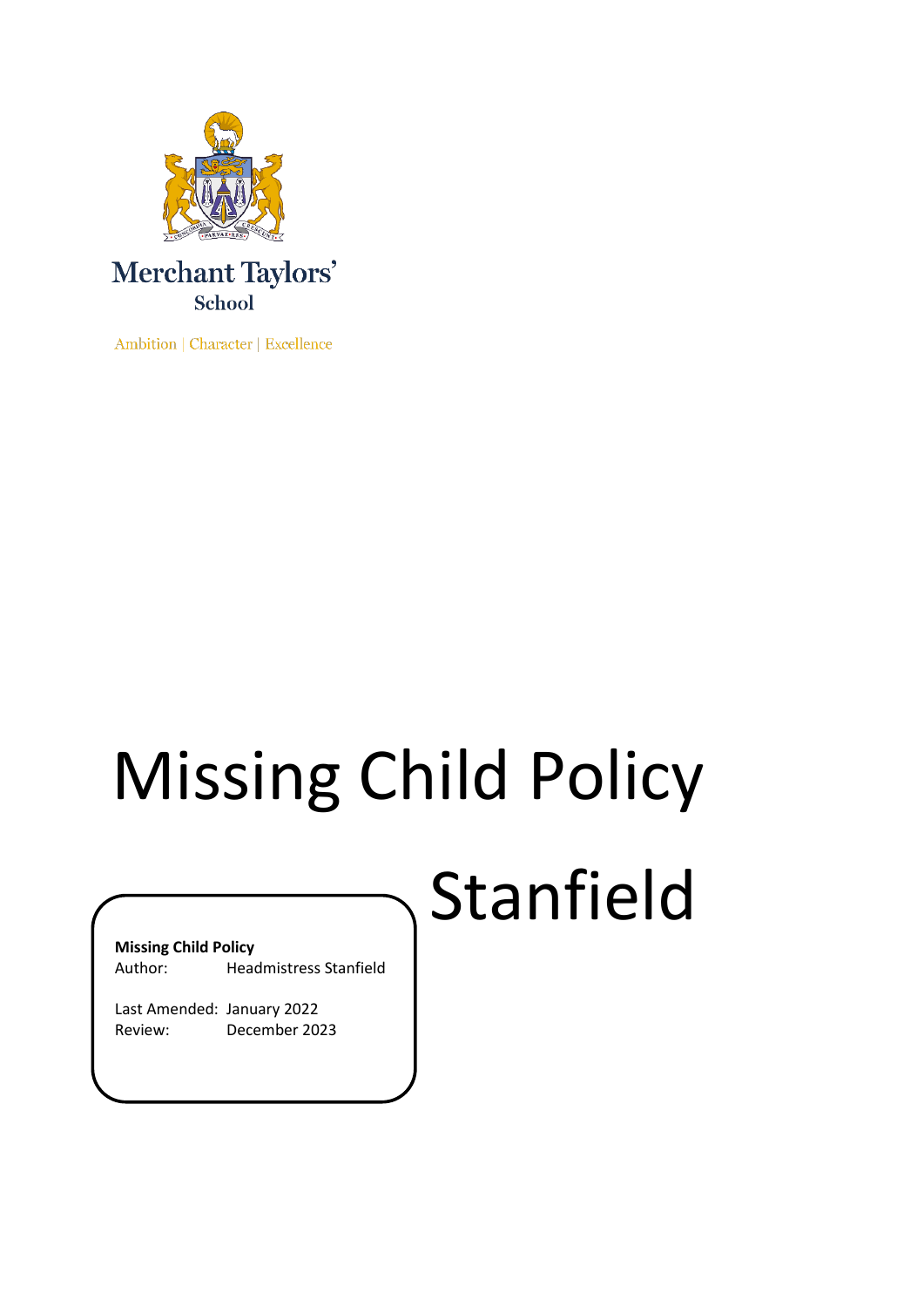### **Missing Child Policy**

#### **1. Introduction**

The welfare of all the children at the school is our paramount responsibility. Every adult who works at the school has been trained to appreciate that he or she has a key responsibility for helping to always keep all of the children safe. Our staffing ratios are generous and are deliberately designed to ensure that every child is appropriately supervised when he/she is in our care.

#### **2. PROCEDURE FOR DEALING WITH A CHILD WHO IS MISSING FROM MORNING REGISTRATION**

- Procedures for parents to follow in the case of pupil absence are set out in The Parents' Handbook.
- Parents are requested to inform the school in advance of any planned absence, for example for medical or dental appointments which cannot be arranged during the school holidays.
- They should write to the Headmistress who will inform the Class Teacher. The Class Teacher will use the appropriate code in the register on the day of the pupil's absence to indicate the cause.
- In the case of unexpected absence, most typically because of illness, parents are requested to telephone or e mail the school before 8.00am on the first day of the absence.
- Morning registration takes place at 8.40am and registers are checked by the morning receptionist who makes a list of any unexplained absences.
- All teaching staff contact reception to notify them of any girls missing from their class without explanation, in order to ensure that they are not in fact in school and have been registered as absent in error.
- The receptionist telephones parents or guardians of those who are absent without explanation to establish whether the pupil is unwell or whether there is some other explanation for their absence of which they have failed to inform the school.
- The receptionist contacts the Class Teacher with an explanation where one has been discovered and highlighting unexplained absentees whose parents or guardians she has not been able to contact.
- The receptionist investigates those absences that continue to be unexplained. for example by calling again the contact numbers associated with the pupil until contact is made.
- If there is unresolved unexplained absence, the Headmistress will judge how to pursue and if necessary contact the police or social services.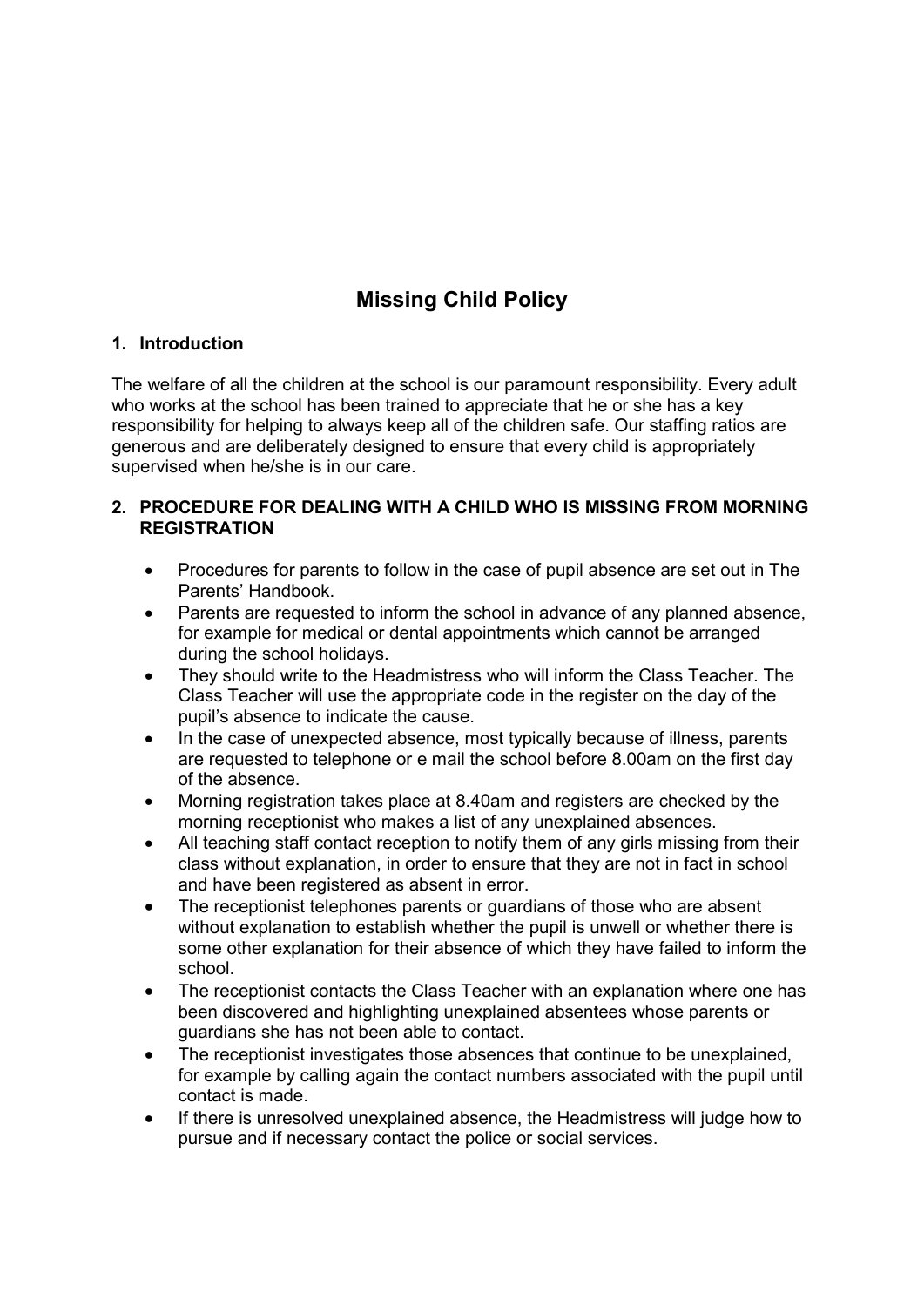#### **3. PROCEDURES FOR DEALING WITH CHILDREN WHO GO MISSING DURING THE SCHOOL DAY**

- Stanfield is located on a secure site. Once the school day has begun, there is only one entry and exit point via reception which is manned throughout the school day and which is covered by CCTV.
- Stanfield Boys' site is located at School House on MTBS site. Pupils are supervised when outside of School House.
- Pupils cannot leave the school site without permission.
- Teachers take a register at 8:40 and again at the beginning of afternoon lessons  $(1:05pm)$
- If a pupil is absent and there is no satisfactory explanation for their absence (e.g. they are absent from school for the day, has a music lesson or is with the School Nurse) the teacher reports her absence to reception at the earliest opportunity. All teachers have timetables of when pupils are in music lessons.
- Unexplained absences from lessons is investigated by the class teacher in liaison with the receptionist. A search of the premises takes place if necessary.
- In the very unlikely event of a pupil not being found when the premises are searched, and if it is suspected that they have managed to leave the school undetected (for example if they have somehow managed to exit through the main reception area), the school will contact the pupil's parents or guardians and the police.

#### **4. PROCEDURES FOR DEALING WITH CHILDREN WHO GO MISSING DURING EDUCATIONAL VISITS AWAY FROM THE SCHOOL SITE**

- All members of staff receive training on safety on educational visits, risk assessment and dealing with emergencies. All educational visits are subject to a rigorous process of planning and approval which includes giving due consideration to staffing ratios and supervision arrangements.
- Pupils are always kept under direct or remote supervision.
- If a child does get lost, the teachers in charge of the visit will contact the local police and will contact the school emergency SMT contact.
- Staff will be deployed so that enough teachers remain with the main party to ensure their safety whilst others assist the authorities in the search for the missing child.
- The school emergency SMT contact will activate the school's Contingency Plan in consultation with the Headmistress.

#### **5. ACTIONS TO BE FOLLOWED BY STAFF ONCE THE CHILD IS FOUND**

- Talk to, take care of and, if necessary, comfort the child.
- Speak to the other children to ensure they understand why they should not leave the premises/separate from a group on an outing.
- The Headmistress will speak to the parents to discuss events and give an account of the incident.
- The Headmistress will promise a full investigation (if appropriate involving Sefton Social Services).
- Media queries should be referred to the Head of Marketing.
- The investigation should involve all concerned providing written statements.